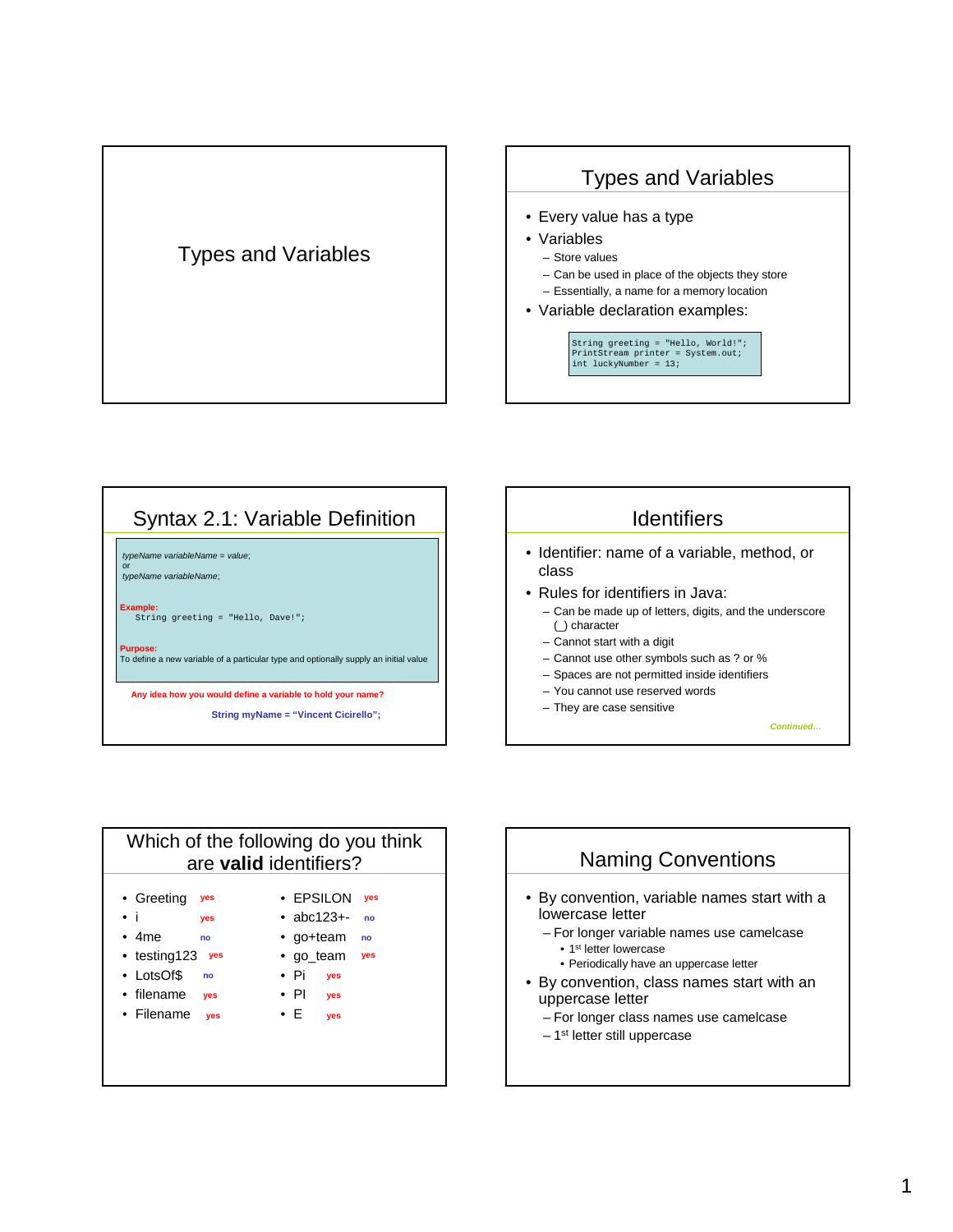







## Quick Question

• You've previously defined a variable greeting with:

## **String greeting = "Hello, World!";**

- How do you change the value of the greeting variable to "Hello, Class!"? **greeting = "Hello, Class!";**
- Note: **String greeting = "Hello, Class!";** is not correct since the greeting variable is already defined.

Number Types